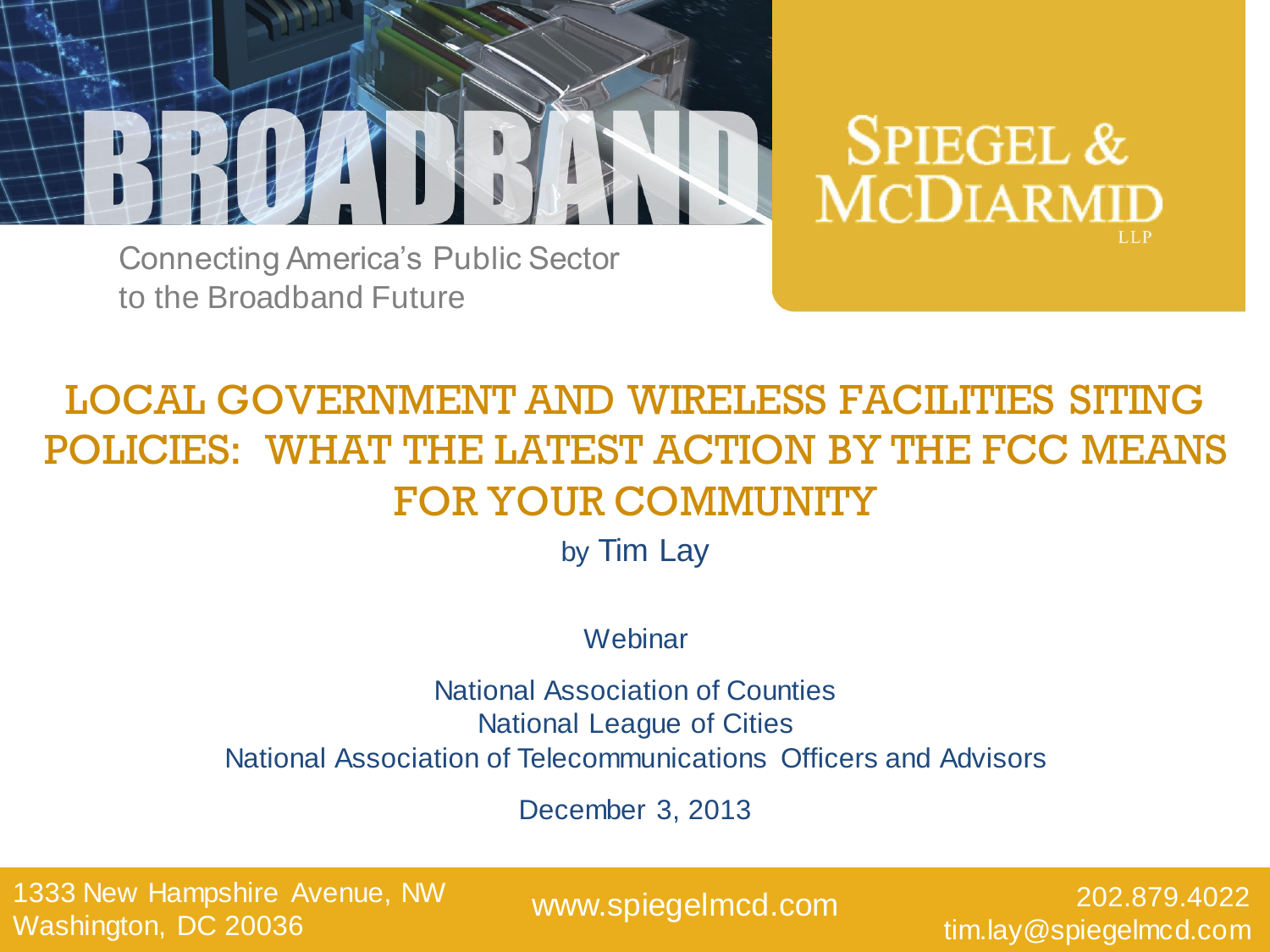



- I. *City of Arlington, Texas, et al. v. FCC*, 133 S. Ct. 1863 (2013).
	- Review of Fifth Circuit's decision upholding FCC's Cell Tower "Shot Clock" Ruling, *City of Arlington et al. v. FCC,* 668 F.3d 229 (5th Cir. 2012).
	- Cert. granted as to only one of two issues raised: Whether, contrary to the decisions of at least two other circuits, and in light of this Court"s guidance, a court should apply *Chevron*to review an agency"s determination of its own jurisdiction.
	- SCOTUS affirmed the  $5<sup>th</sup>$  Circuit by a 6-3 vote, thereby upholding the FCC's "Shot Clock" Ruling.
	- But majority and dissenting opinions spent little time analyzing the language of §332(c)(7).
	- Instead, entire focus was on *Chevron*issue, divorced from §332(c)(7)"s actual language and legislative history. Majority saw no meaningful line to draw between "jurisdictional" and "non-jurisdictional" agency rulings.

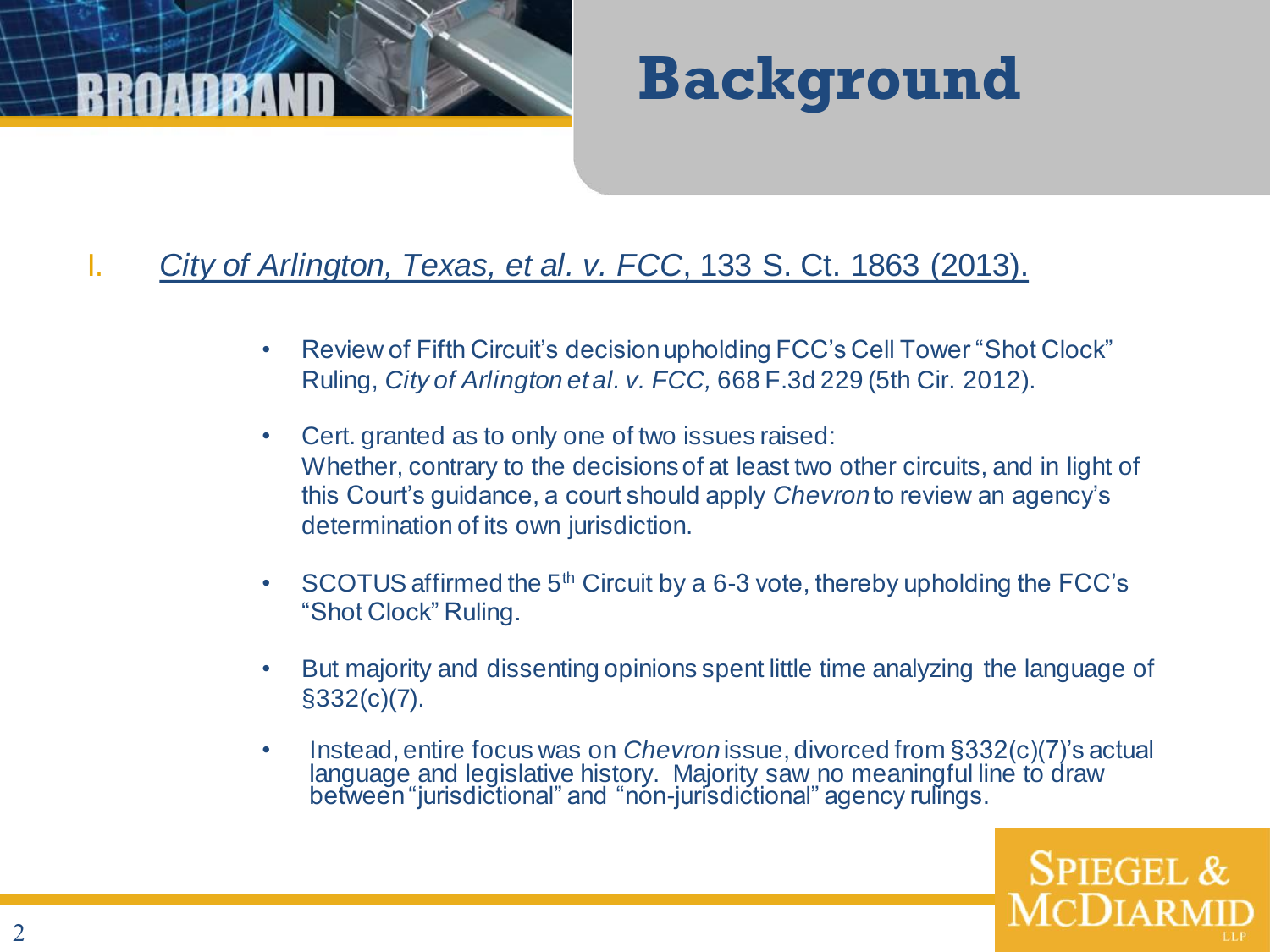

## II. Section 6409(a) of the 2012 MCTRJCA (47 U.S.C. § 1455(a)).

### "**(a) Facility modifications**

### **(1) In general**

Notwithstanding [47 U.S.C. § 332(c)(7)] or any other provision of law, a State or local government may not deny, and shall approve, any eligible facilities request for a modification of an existing wireless tower or base station that does not substantially change the physical dimensions of such tower or base station.

### **(2) Eligible facilities request**

For purposes of this subsection, the term 'eligible facilities request' means any request for modification of an existing wireless tower or base station that involves—

- (A) collocation of new transmission equipment;
- (B) removal of transmission equipment; or
- (C) replacement of transmission equipment.

### **(3) Applicability of environmental laws**

Nothing in paragraph (1) shall be construed to relieve the Commission from the requirements of the National Historic Preservation Act or the National Environmental Policy Act of 1969."

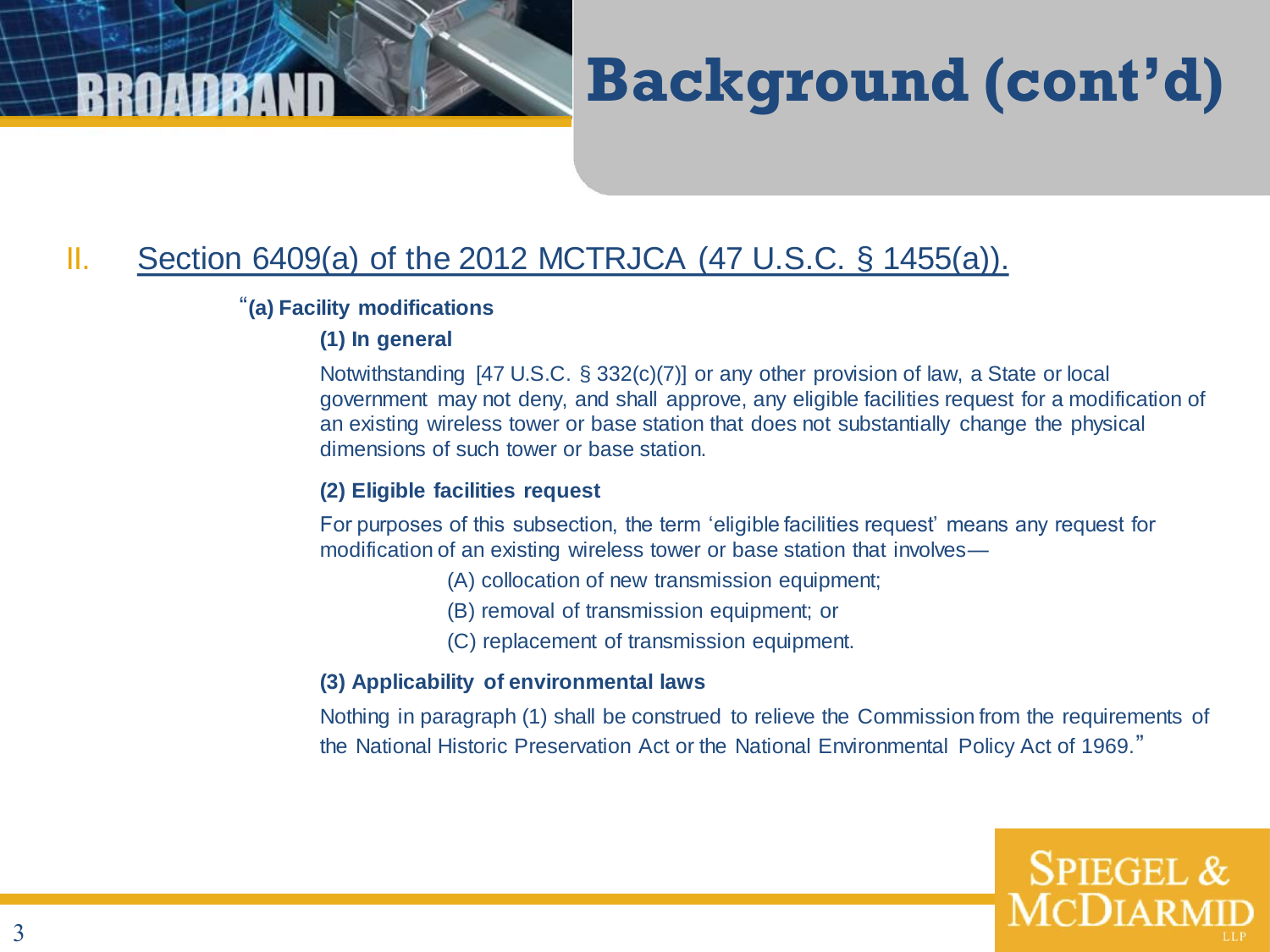# **Background (cont'd)**

### III. Wireless Bureau"s Jan. 25, 2013, Public Notice construing § 6409 (a) of MCTRJCA of 2012.

- §6409 (a) applies to all wireless services (including broadcast, microwave and public safety), *not* just "personal wireless services" like § 332(c)(7).
- "Substantially change the physical dimension" based on Nationwide Collocation Agreement ("NCA") test: (1) a height increase of more than 10% or 20 feet, whichever is greater; (2) would involve installation of extra-standard number of new cabinets or a new shelter; (3) adding an appurtenance to edge of tower greater than 20 feet, or more than the tower"s width, whichever is greater; or (4) would involve excavation outside current tower site.
- "Wireless tower or base station" based on NCA definitions.
- 90 days is the maximum presumptively reasonable time with which locality "shall approve" § 6409 (a) application.
- PN is interpretive guidance only; not binding on courts.

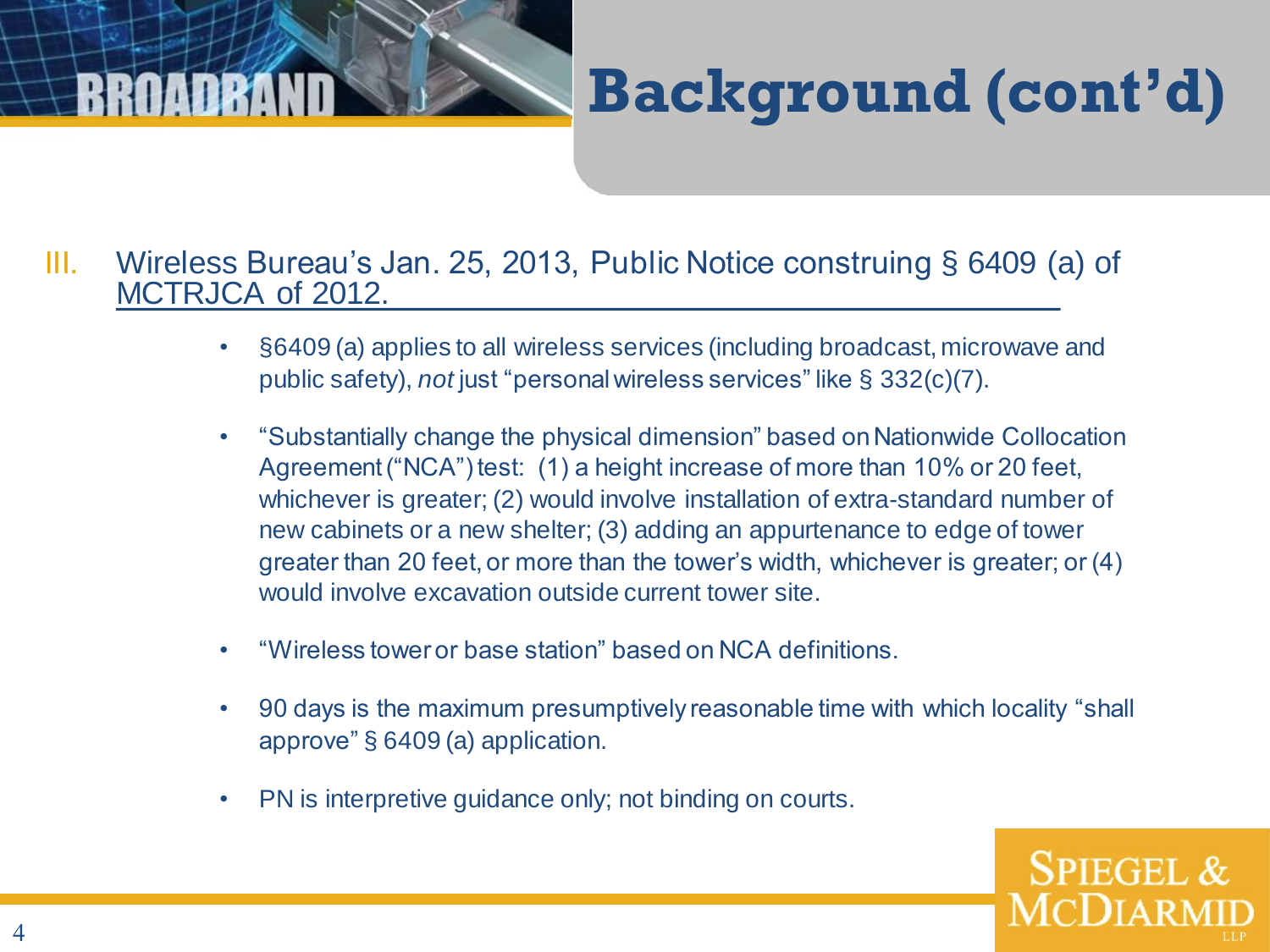

# **Wireless Siting NPRM**

- IV. FCC"s New Wireless Siting NPRM, WT Docket No. 13-238 (rel. Sept. 26, 2013).
	- A. Seeks comment in 4 areas:
		- 1. Streamlining FCC"s NEPA & NHPA review of DAS/small cell deployments.
		- 2. Proposed exemption of temporary towers from FCC/FAA antenna registration and notification requirements.
		- 3. Proposed binding rules to clarify § 6409(a).
		- 4. Proposed supplementation of "Shot Clock" Ruling.
	- B. FCC"s NEPA & NHPA review of DAS/small cells.
		- 1. Extend exclusion for collocations on buildings to utility poles, light poles, and road signs.
		- 2. Adopt new NEPA & NHPA categorical exclusions for DAS/small cell deployments.

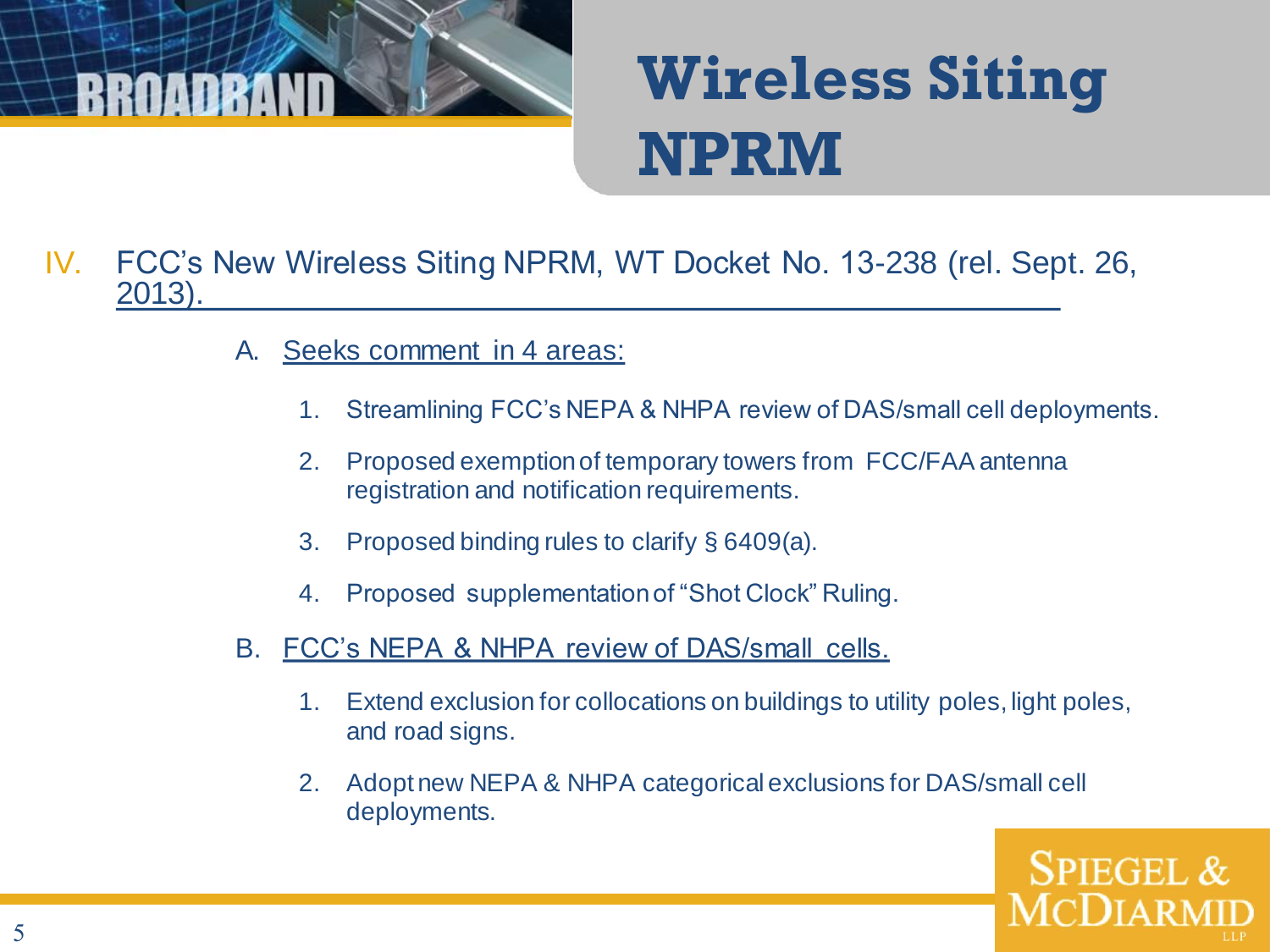

# **Wireless Siting NPRM (cont'd)**

- C. Implementation of §6409(a).
	- 1. Proposes to codify, and expand, much of Jan. 25 PN into rules.
	- 2. What is an "existing wireless tower or base station"? FCC now suggests that buildings, water towers and poles may be.
	- 3. Should "substantial change" in "physical dimensions" depend on type of structure involved?
	- 4. May localities condition "approval" on compliance with building codes and land use laws?
	- 5. Should § 6409 application be "deemed granted" if locality fails to act within a specified period of time?
	- 6. Does "shall approve" raise constitutional federalism concerns?

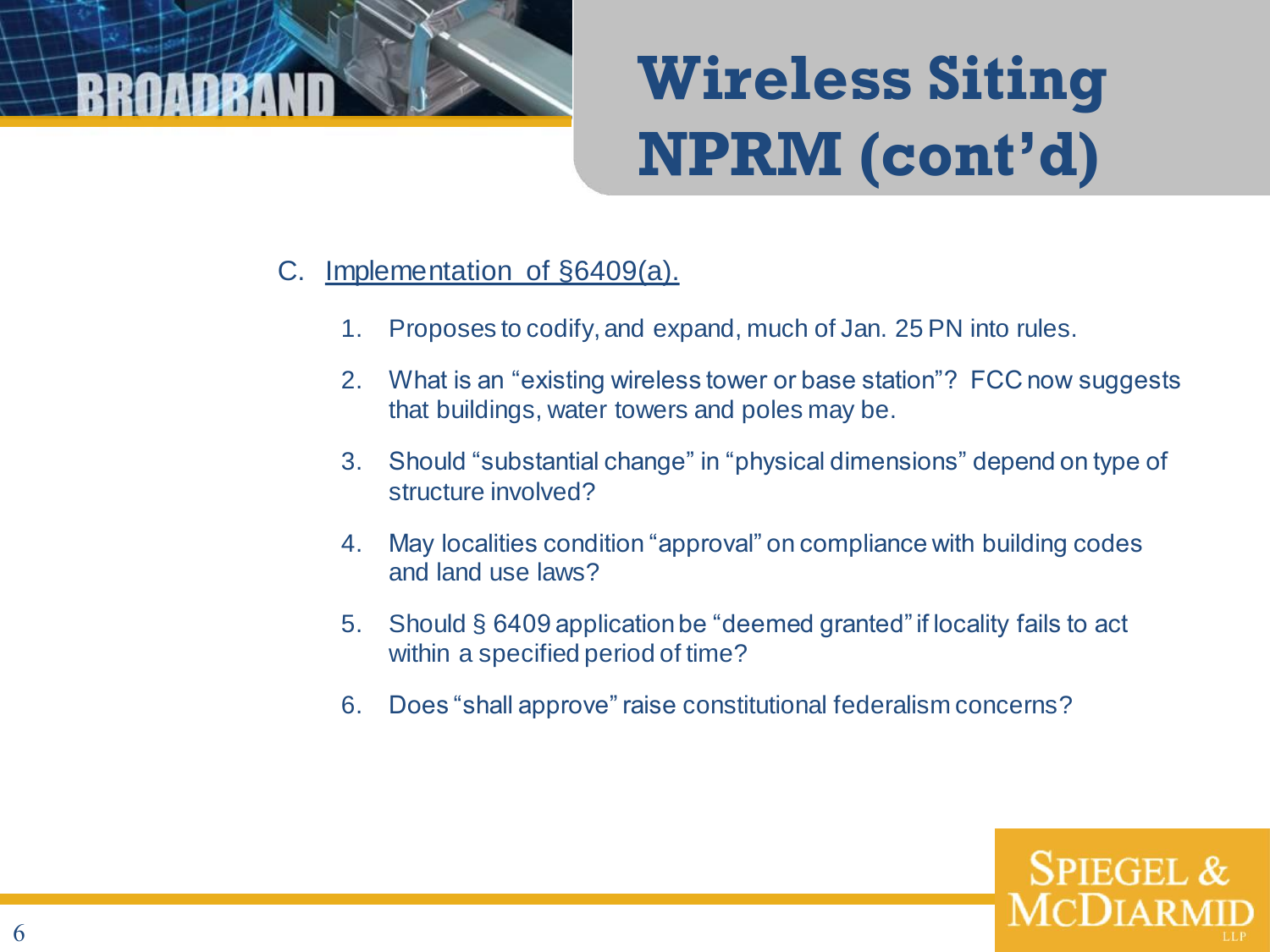

# **Wireless Siting NPRM (cont'd)**

- D. Further Implementation of § 332(c)(7).
	- 1. New, expanded definition of "collocation" subject to shorter, 90-day "shot clock."
	- 2. Applicability of "shot clocks" to DAS.
	- 3. Whether ordinances establishing preference for siting facilities on muni property violate § 332(c)(7)(B)(i)(I)"s anti-discrimination requirement.
	- 4. Whether FCC should adopt a "deemed granted" remedy for "shot clock" rule violations.
- E. Schedule.
	- Comments due 60 days after *Fed Reg.* publication.
	- Reply comments due 90 days after *Fed. Reg.* publication.